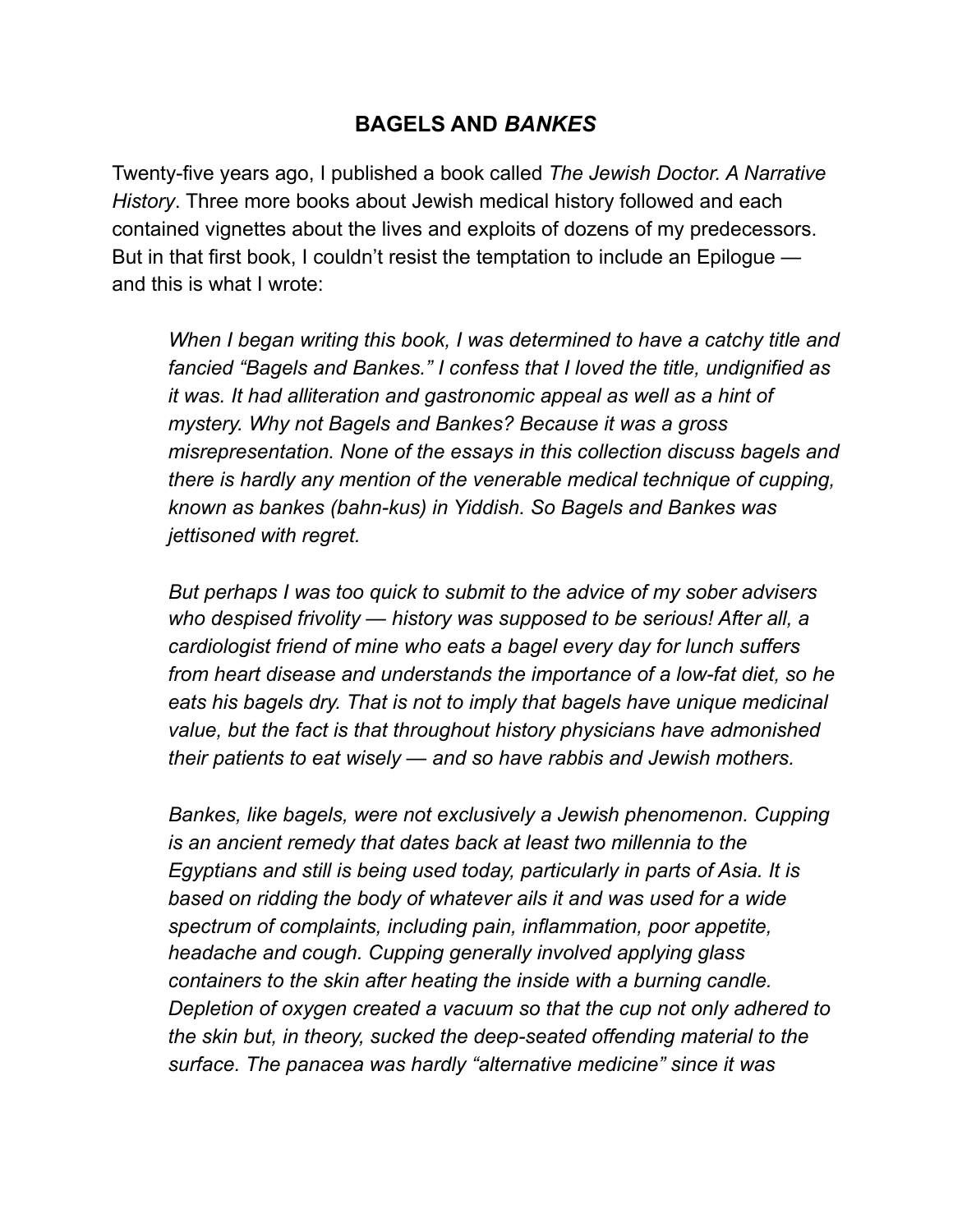*employed by such early medical giants as Hippocrates and Celsus and later by Sydenham, Heberden, Boerhaave and Hunter.* 

 *Cupping was particularly prevalent in eastern Europe and during New York City's great influenza epidemic in 1918, one observer commented that among the Russian Jewish immigrants "it was hard to find a living human being whose chest had not been cupped either as a prevention or a cure for influenza or pneumonia." Many people were convinced of the efficacy of cupping, even if its physiologic effect was no more than that of a placebo or a counterirritant. Indeed, there was almost nothing for which it might not be beneficial except, as noted in a popular definition of futility, "It will do him as much good as bankes for a corpse."* 

Dr. Samuel Adelman, the gruff protagonist in Gerald Green's novel *The Last Angry Man,* knew all about *bankes*. Here Green describes a house call that the doctor made in 1918 during the Spanish Flu epidemic:

 *The father is a barber and after paying the one dollar fee and walking him to the door asks, "Hey doc, okay if I use a cup?" "Cupping?" Sure, cup, a match, you know. Bring up skin, bleed out bad blood." "You do and I'll punch your nose." the doctor said angrily. "What the hell you think this is, the Middle Ages?…Don't you bleed that kid with cups or anything else." "No leech? Nice leech?" "No leeches, goddammit! She may get very sick before we're through. Grippe they get better from. But she might get pneumonia, meningitis, an inflamed ear, so be careful. Listen to me for a change. Would I tell you how to cut hair?"…He knew that the barber would bleed his daughter anyway and while it would do no earthly good, it could not harm the little girl. For six years he had been warning people not to employ cupping—bankes, as his Jewish patients called it—knowing that they disobeyed his injunctions with impressive regularity.* 

East European Jewish folklore was full of superstition and belief in magic was part of the popular culture. Although rationalists denounced the use of magic and amulets, their admonitions had little influence and, in one form or another, superstitious practices persisted and continue to persist even to the present time. Of course, fear of the evil eye was not uniquely Jewish and the belief was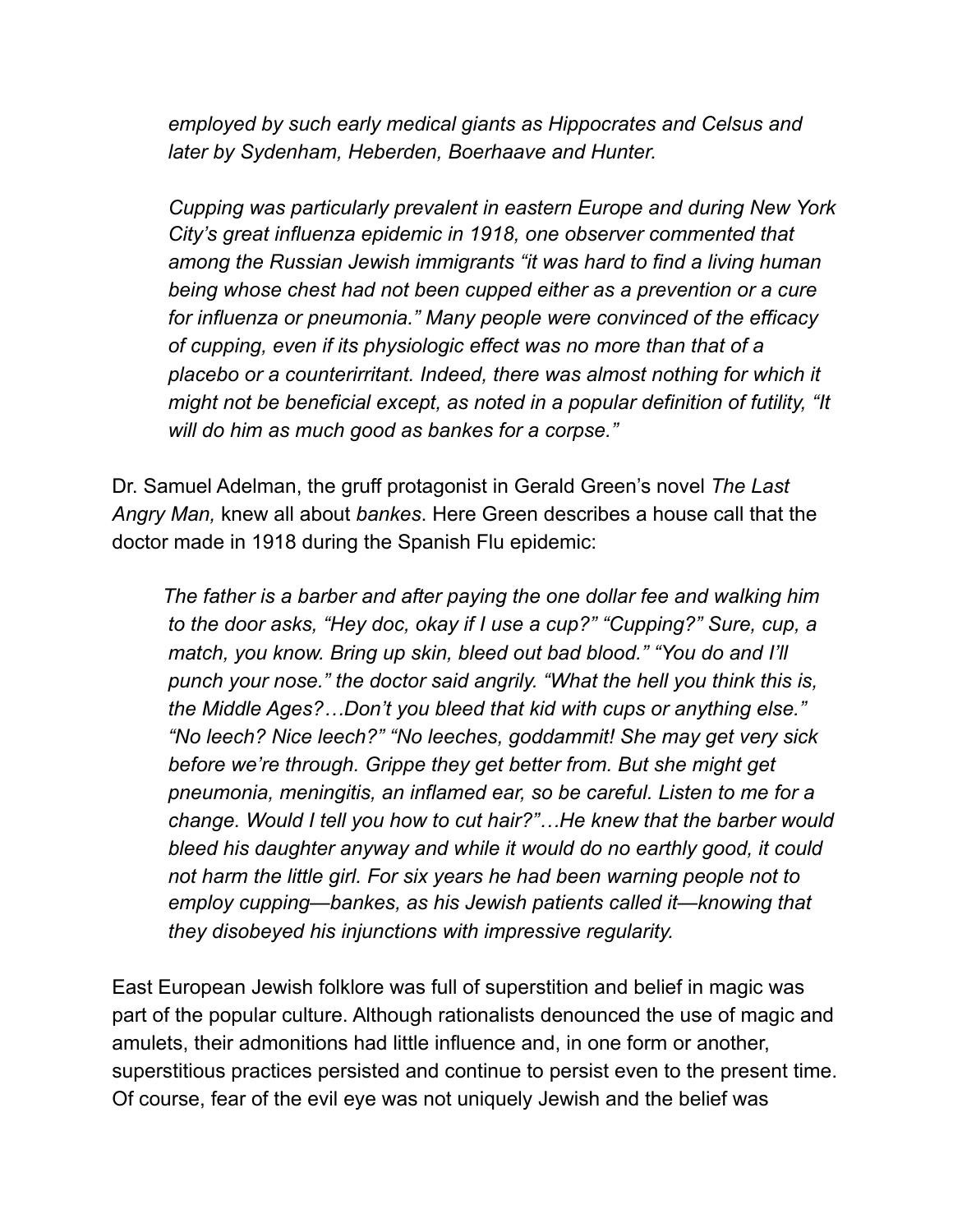prevalent in Babylonian, Egyptian and Persian texts. The idea that some eyes have the power to harm at a glance was an accepted phenomenon in early midrasnhic literature. One rabbi stated that "ninety-nine persons die from the evil eye and only one dies of natural causes." Avoiding the evil eye included avoiding any express of happiness or of praise. The answer to the salutation "How are you?" was not "Fine" but "Not bad" or some other less than enthusiastic affirmative. In 1910 a two-volume book appeared that listed more than eighty anti-evil eye practices. The author apologized that was only "the inadequate work of a beginner" and later published two more volumes.

The stories of Isaac Bashevis Singer contained a particularly loathsome pharmacopoeia of folk medicines that were prevalent in the shtetls of Poland. They included roasted garlic and salted peas to restore sexual potency; moldy preserves to dispel sadness; finger and toenails kneaded into a lump and thrown to a dog to cure epilepsy; a stew made of foreskin of newly circumcised boy; virgin blood of a bride, devil's dung, fried frogs, placenta of a newborn child and stag's testicles — all to induce pregnancy. Today we take perverse delight in recalling the noisome and naive folk-remedies of yesteryear. The more odious, the more potent; if offensive to the patient than even more so to the invader. But where did they get the ingredients?

The following account from the autobiography of Chaim Aronson (1825-1888) described what happened when as a child he contracted a high fever:

 *In those days there was no quinine available in the small towns, nor were there physicians; the only healers were the quacks, every one of whom was a charlatan. There were also the old women who knew every remedy in the world, including those of the miracle workers and the Tartars and magicians. They offered their advice and treatment to all the sick and I did not escape their attentions….The first remedy my father tried on me was one prescribed by the Rabbi: he had to write over all the doors and windows of the house and to chalk upon all the walls in large letters, "The boy Hayim is not at home." The idea was that when the demon of malaria came to visit me, he would see written everywhere that the boy he was seeking was not home, and therefore would turn away and go back to*